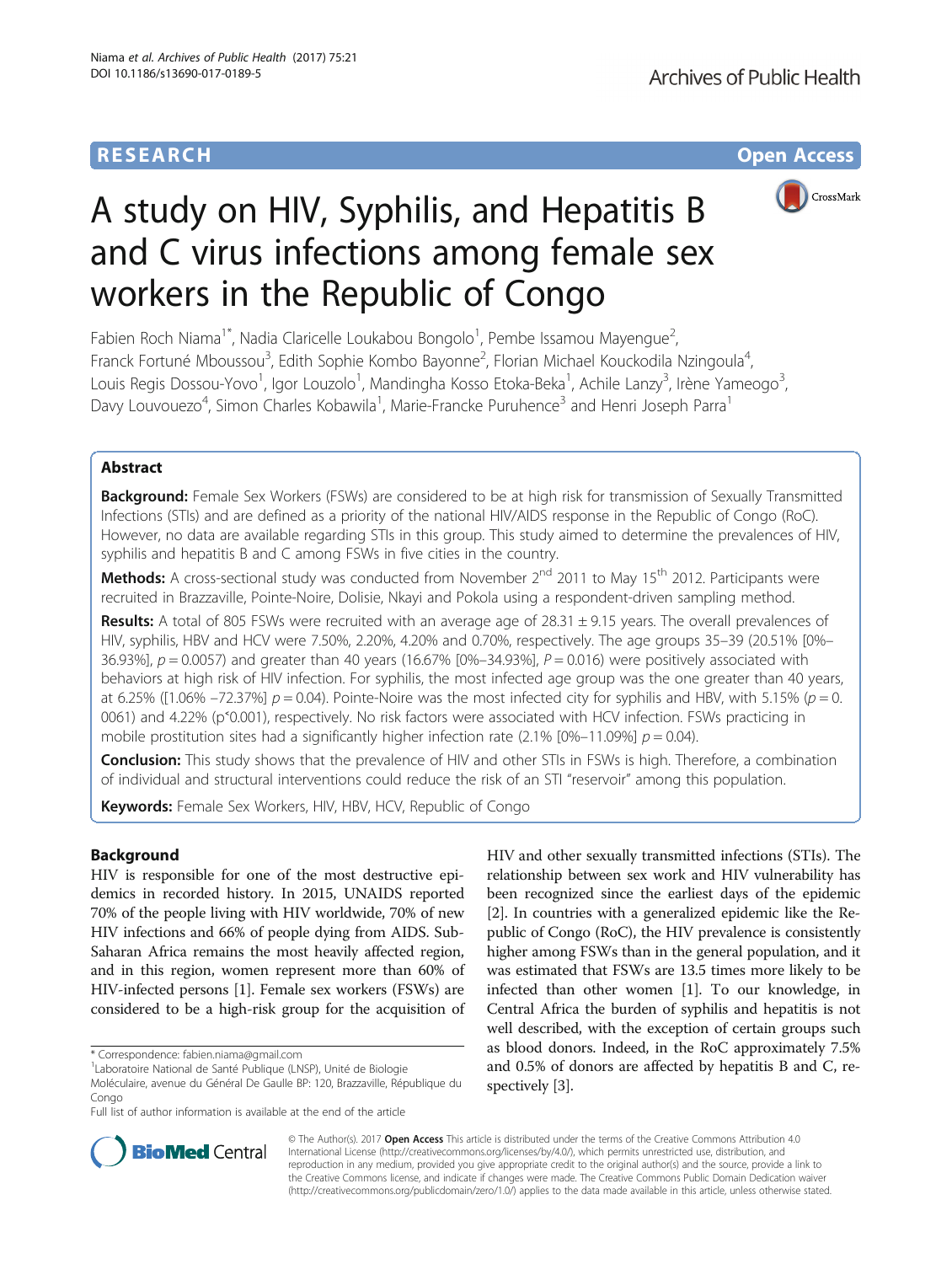A systematic review of behavioral risk factors for STIs in FSWs in sub-Saharan Africa shows that the vulnerability of FSWs is inextricably linked to the realities of this "profession". Accordingly, STI interventions for FSWs in the RoC are not guided by knowledge of country-specific risk factors, as recommended by UNAIDS in their practical guidelines for intensifying HIV prevention towards universal access [[4\]](#page-6-0). The vulnerability for HIV as well as other STIs, such as syphilis and hepatitis viruses, in the FSW group is primarily the consequence of a high number of sexual partners and a high frequency of unprotected sex. Indeed, several previous studies have shown an association between STI prevalences among FSWs and inconsistent condom use as the main risk factor for HIV infection [[4](#page-6-0)–[6](#page-6-0)]. It has also been found that FSWs have a higher risk of contracting STIs from their non-paying partners than from their clients [[2, 7](#page-6-0)].

In the RoC, FSWs have been identified as one of the highest-risk populations and priorities of national AIDS responses [\[8](#page-6-0)]. Unfortunately, there has been no study conducted in this group determining STI prevalences. Therefore, the current study aimed to determine prevalences of HIV, syphilis, and hepatitis B and C infections and to identify associated risk factors for these infections among FSWs in the RoC.

# Methods

A cross sectional study was conducted from November  $2^{\rm nd}$  2011 to May 15<sup>th</sup> 2012in fixed and mobile FSW sites in five cities of the RoC, including Brazzaville, Pointe-Noire, Dolisie, Nkayi, and Pokola.

## Data collection

Participants were recruited using the respondent-driven sampling technique, which has been shown to be reliable for conducting studies in hard to reach groups and samples [[9](#page-7-0)]. Mapping was done to identify FSW sites, followed by the enumeration of FSWs at each site by trained interviewers in bars and nightclubs, with the help of neighborhood leaders, police officials, youth, and the associations of FSW against HIV/AIDS. The total number of FSWs and the number of sites per type of prostitution are shown in Table 1. The average number of FSWs per site was estimated to be 11.

In the absence of baseline data on HIV prevalence in this population, the required sample size was calculated using the following formula and by taking as reference the mean of the ratio "HIV prevalence in this population/HIV prevalence among those aged 15–49 in Central Africa," which was estimated at 18.7%:

 $n = [z_\alpha^2 p^*(1-p)/e^2]^*$ d. Where  $z_\alpha$  = reduced risk  $\alpha = 5\%$ ; e: margin of error which is set at 0.05, p: estimated prevalence of HIV infection among FSWs; d: FSWs Inclusion Interval.

The prevalence of HIV among people aged 15 to 49 years is 3.20%. By applying a sampling interval of 3 and by taking into account a predicted refusal rate of 15%, the sample size was estimated at 845 as described in Table [2](#page-2-0). The total number of sites necessary to achieve the estimated sample size was calculated by taking into account the average number of FSWs by site according to the mapping results as described in Table 1.

The total number of sites required to reach the estimated sample size was calculated by taking into account the average number of FSW per site according to the mapping results, which was 11. Thus, the total number of sites needed to reach the required sample size was estimated at 62. Table [3](#page-2-0) shows the distribution of sites by city and by category according to the distribution of these variables in the population as a whole.

FSWs attending each site were invited, in groups of 20, to attend a workshop dedicated to STI education and data collection for the study. At the second visit, the workshop was organized as beneficial for the FSWs. Each workshop started with a presentation of the objectives, activities and expected results, followed by asking for willingness to participate in the study and an invitation for individual faceto-face interviews. Questionnaires were administered using an individual questionnaire adapted from one developed by Family Heath International for behavioral surveys [[10](#page-7-0)]. FSWs who agreed to participate in the study were then asked to provide consent.

FSWs were defined as adults or young females who received goods in exchange for sexual services, either

Table 1 Total number of different type of prostitution and FSW per sites

| Cities       | Total nomber of stes |               |       | Total Nomber of FSWs |              |         |
|--------------|----------------------|---------------|-------|----------------------|--------------|---------|
|              | <b>Fixed Sites</b>   | Mobiles sites | Total | <b>Fixed Sites</b>   | Mobile sites | Total   |
| Brazzaville  | 58                   | 59            | 117   | 670                  | 483          | 1 1 5 3 |
| Pointe-Noire | 12                   | 134           | 146   | 180                  | 383          | 563     |
| Dolisie      | 13                   | $\mathsf{Q}$  | 22    | 54                   | 39           | 93      |
| Pokola       | 6                    |               | 9     | 180                  | 145          | 325     |
| Nkayi        |                      |               | 3     | $\sim$               | 79           | 79      |
| Total        | 89                   | 208           | 297   | 1084                 | 2129         | 3 2 1 3 |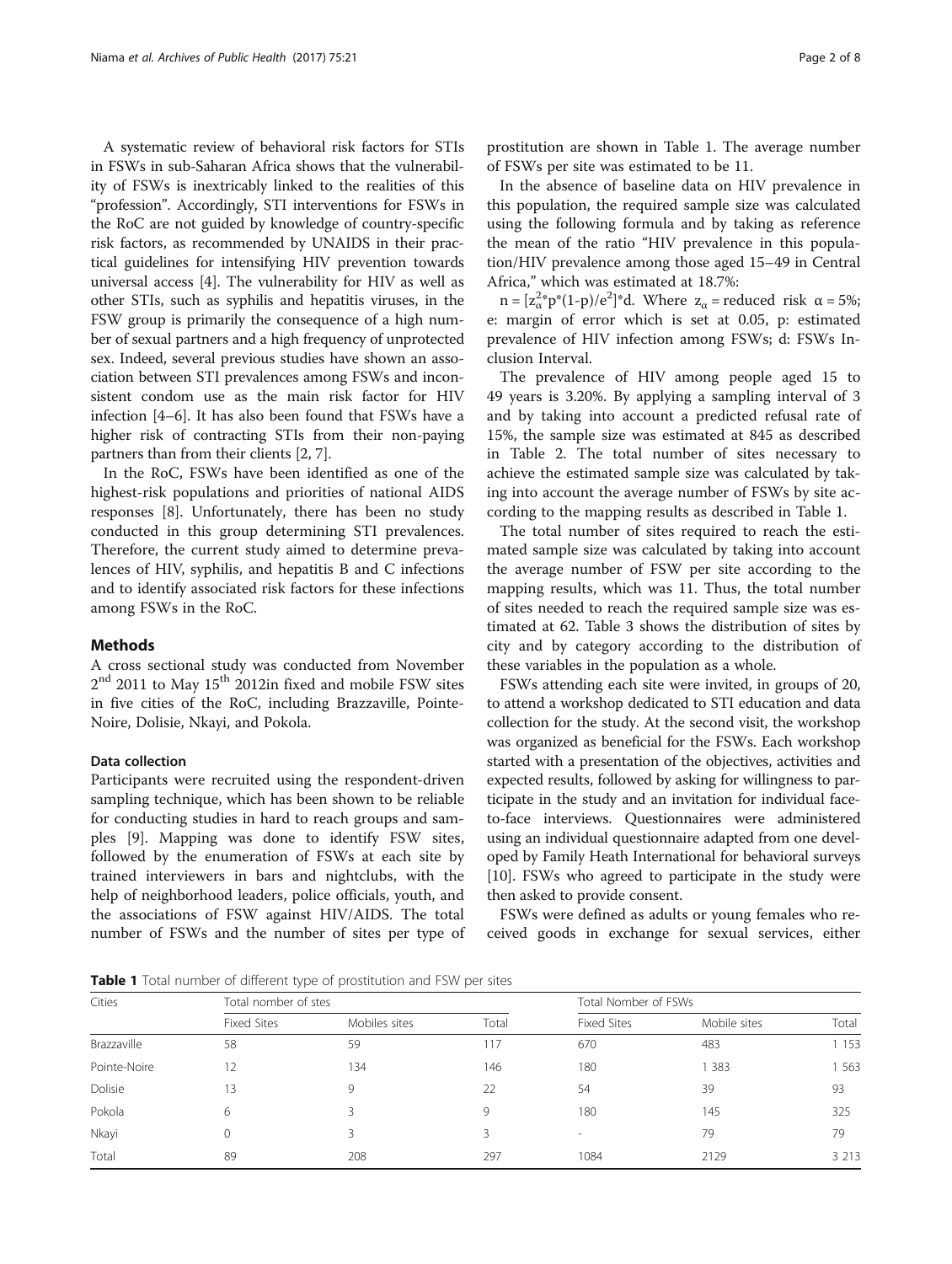<span id="page-2-0"></span>Table 2 Distribution of sex worker prostitution sites by cities

| Cyties       | Total         | <b>Fixed Sites</b> | Mobiles sites | Number of FSWs |
|--------------|---------------|--------------------|---------------|----------------|
| Brazzaville  | 25            | 12                 | 13            | 301            |
| Pointe-Noire | 30            | Β                  | 27            | 276            |
| Dolisie      | 4             |                    | $\mathcal{P}$ | 92             |
| Pokola       | $\mathcal{P}$ |                    |               | 88             |
| Nkayi        |               | 0                  |               | 88             |
| Total        | 62            | 18                 | 44            | 845            |

regularly or occasionally, and who may or may not consciously define those activities as income-generating [\[11\]](#page-7-0).

# Laboratory procedures

Five milliliters (5 mL) of whole blood were collected in EDTA tubes. Plasma was then obtained after centrifuging for 10 min at 5000 rev/min and kept at −20 °C before transfer to the Molecular Biology Unit of Laboratoire National de Santé Publique (LNSP) in Brazzaville, where all the HIV, HCV, HBV and syphilis tests were performed. Plasma specimens were screened for HIV and HCV antibodies and the surface hepatitis B antigen (AgHBs) using ELISA tests (Bio-Rad Genscreen HIV1/2 Ag-Ac Ultra, Bio-Rad Monolisa HCV and Bio-Rad Monolisa HBV Ultra, Marne la Coquette, France, respectively). The following algorithm was used to detect antibodies against HIV: the ELISA-positive samples were confirmed by the Western blot (New LAV Blot I, Bio-Rad, Marnes la Coquette, France). The Rapid Plasma Reagine (RPR) test (BioScan, BHA BIO-TECH India) was first used to detect syphilis infection, and active syphilis was identified by testing the RPR-positive samples with the TPHA test (Biotech TPHA test kit, UK).

# Data analysis

All data were entered into Cs Pro version 4.0 and then transferred to SPSS 17.0 software for statistical analysis. Differences with a  $p$ -value of <0.05 were considered statistically significant. The analyzed variables included the prevalences of syphilis, HIV, Hepatitis B and C. The prevalence's of these infections were tested for associations with cities (Brazzaville, Pointe-Noire, Dolisie, Nkayi

Table 3 Number of selected sites per cities

| Cities       | Number of seleted sites |               |                |
|--------------|-------------------------|---------------|----------------|
|              | Fixed sites             | mobile sites  | Total          |
| Brazzaville  | 12                      | 13            | 25             |
| Pointe-Noire | Β                       | 27            | 30             |
| Dolisie      | $\mathcal{P}$           | $\mathcal{P}$ | $\overline{4}$ |
| Pokola       |                         |               | $\mathcal{P}$  |
| Nkayi        | 0                       |               | 1              |
| Total        | 18                      | 44            | 62             |

and Pokola), age group (<20, 20–24, 25–29, 30–34, 35– 39 and  $>40$  years old), age of first sex ( $<15$  and  $>15$  years old), drug use and unprotected sex. Differences between proportional data were compared using the chi-square test, a multivariable logistic regression model was used and the magnitude of associations was assessed using odds ratios with respective 95% CIs.

# Results

Out of a total of 852 FSWs interviewed, 805 (94.4%) were enrolled, including  $35.6\%$  ( $n = 287$ ) in Brazzaville, 28.9% ( $n = 233$ ) in Pointe-Noire, 11.5% ( $n = 93$ ) in Dolisie, 11.6% ( $n = 94$ ) in Nkayi and 12.17% ( $n = 98$ ) in Pokola. The percentages of FSWs originally from the RoC, the Democratic Republic of Congo (DRC) and other countries were, respectively, 59.2%, 38.8%, and 2%.

# Sociodemographic information, history in sex work, knowledge of STIs and sexual behavior characteristics

The average age of the participants was  $28.3 \pm 9.1$  years old (ranging from 18 to 66 years). FSWs spent an average of  $19.7 \pm 4.5$  years in sex work. Among the FSWs interviewed, 8.6% were unschooled, 24.6% had primary education and 66.9% had secondary education. Approximately 18.7% of FSWs were sharing life with a partner versus 81.3% who were living alone. The percentage of FSWs using home-based sex work was 31.6%, while 58.2% were using establishment-based sex work and 2.2% mixed the two types of sex work.

## Prevalences of HIV, Syphilis, HBV and HCV

The highest prevalences of HIV were observed in the cities of Pointe-Noire (12.8%) and Dolisie (7.5%), which also had prevalences of active syphilis of 5.1% and 2.1%, respectively. Concerning HBV and HCV, the highest prevalences were found in Ponte-Noire (7.3% and 14.1%, respectively), followed by Brazzaville for HCV (7.3%) and Nkayi for HBV (6.3%). In all 5 cities together, the prevalences of HIV, syphilis, HBV and HCV were 7.5%, 2.2%, 4.2% and 0.7% respectively, as described in Table [4](#page-3-0).

#### Factors associated with HIV, Syphilis, HBV and HCV status

Risk factors were investigated and multivariable analyses showed that the risk of contracting HIV and syphilis infections increased with age, specifically with age greater than 34 and 40 years  $(COR = 4.72 \text{ CI: } 1.57 -14.15; \text{ p}$ <0.005 and COR = 8.76 CI: 1.06 to 72.3;  $p = 0.044$ , respectively). Additionally, prevalences of syphilis and hepatitis B were significantly higher for FSWs living in the city of Pointe-Noire (COR = 14.19 [2.13-94.45];  $p =$ 0.006 and  $COR = 6.61$  [2.21–19.75;  $p = 0.0007$  respectively]), and practicing mobile prostitution was associated with a greater risk of syphilitic infection  $(COR = 0.1)$  $[0.01-0.91]$ ;  $p = 0.014$ ).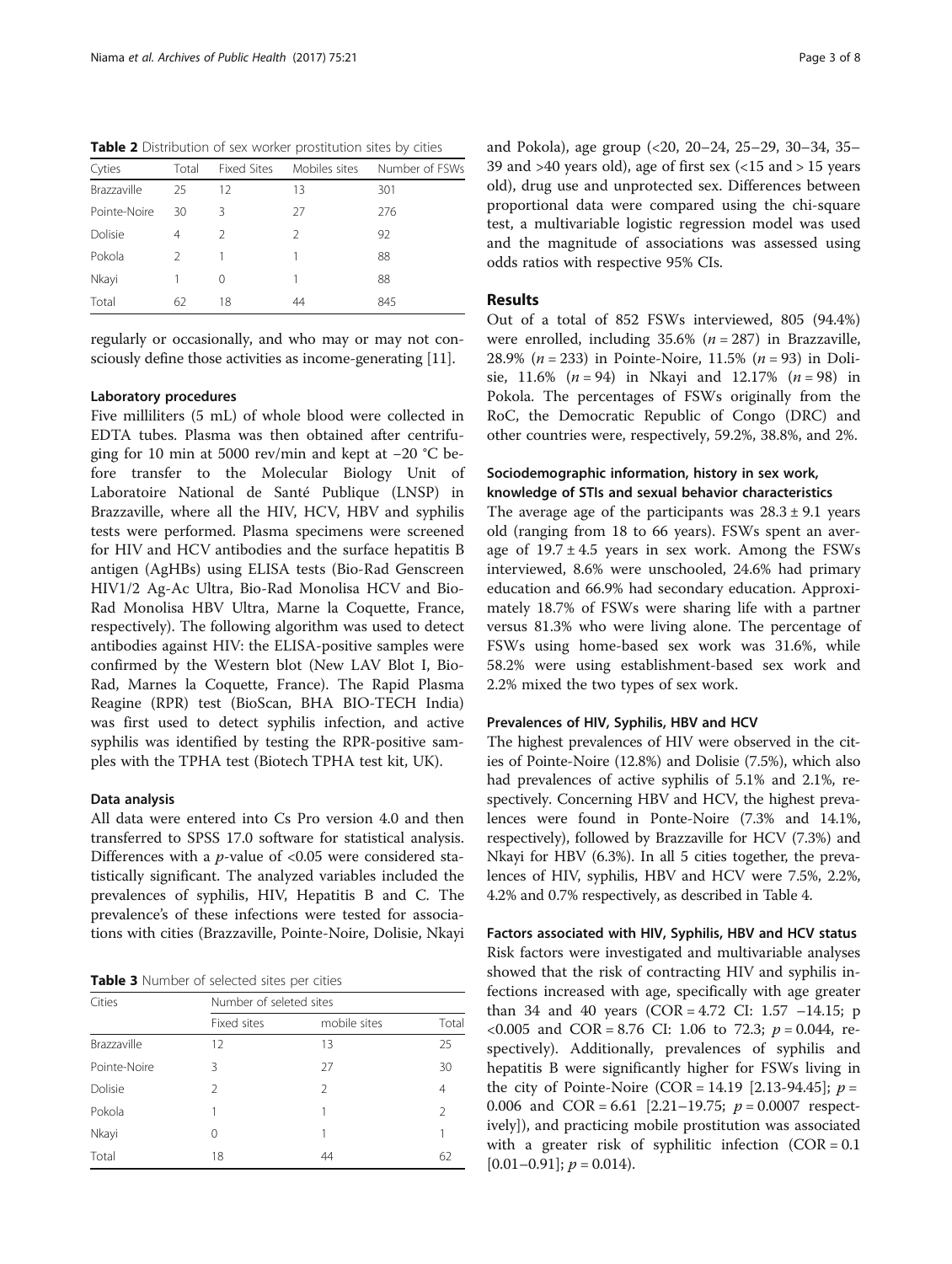<span id="page-3-0"></span>Table 4 prevalence of HIV, syphilis (passive and active) and hepatitis B and C depending on cities

|             |          | Cities |                       |         |                       |       |                       |     |                             |              |                           |
|-------------|----------|--------|-----------------------|---------|-----------------------|-------|-----------------------|-----|-----------------------------|--------------|---------------------------|
|             |          |        | Brazzaville           | Dolisie |                       | Nkayi |                       |     | Pointe Noire                | Pokola       |                           |
|             |          | n      | % [IC 95]             | n       | % [IC 95]             | n     | % [IC 95 ]            | n   | % [IC 95]                   | n            | % [IC 95]                 |
| <b>HIV</b>  | Negative | 270    | $94,1$ [91,26 - 96,8] | 86      | $92,5 [86,9 - 98]$    | 91    | $96,8$ [93,2 - 100]   | 206 | $88,4$ [ $84,04$ - $92,7$ ] | 95           | $96,9$ [93,47 - 100]      |
|             | Positive | 17     | $5.9$ [0,00 - 17,1]   | 7       | $7.5$ [0.00 - 27]     | 3     | $3,2$ [0,00 - 23]     | 30  | 12,8 [0-23,6]               | 3            | $3 [0,00 - 22,5]$         |
| <b>RPR</b>  | Negative | 278    | $96.9$ [94,82 - 98,9] | 89      | $95.7$ [91,48 - 99,9] | 88    | $93,6$ [88,51 - 98,7] | 214 | $91,8$ [88,18 - 95,5]       | 86           | $87,7$ [ $80,83 - 94,6$ ] |
|             | Positive | 9      | $3,1$ [0,00 - 14,5]   | 4       | $4,3$ [0,00 - 24,1]   | 6     | $6,3$ [0,00 - 25,9]   | 19  | $8,1$ [0,00 - 20,4]         | 12           | $12,2$ [0,00 - 30,7]      |
| <b>TPHA</b> | Negative | 285    | $99,3$ [98,34 - 100]  | 91      | $97,8$ [94,87 - 100]  | 93    | $98.9$ [96.85 - 100]  | 221 | $94,8$ [91,94 - 97,7]       | 97           | $98.9$ [96.98 - 100]      |
|             | Positive | 2      | $0.7$ $[0.00 - 12.2]$ | 2       | $2,1$ [0,00 - 22,2]   |       | $1 [0,00 - 21,1]$     | 12  | $5,1$ [0,00 - 17,6]         |              | $1,0$ [0,00 - 20,7]       |
| <b>HCV</b>  | Negative | 286    | $92,7$ [89,55 - 95,8] | 92      | $95,7$ [91,48 - 99,9] | 94    | $95,7$ [91,57 - 99,9] | 229 | 85,8 [81-90,6]              | 98           | $97.9$ [95.13 - 100]      |
|             | Positive |        | $7,3$ [0,00 - 18,4]   | 1       | $4,3$ [0,00 - 24,1]   | 0     | $4,2$ [0,00 - 24]     | 4   | $14,1$ $[2,27 - 26]$        | $\mathbf{0}$ | $2 [0,00 - 21,6]$         |
| AgHBs       | Negative | 282    | $98,2$ [96,73 - 99,7] | 90      | $96.7$ [93,12 - 100]  | 88    | $93,6$ [88,51 - 98,7] | 216 | $92,7$ [89,24 - 96,1]       | 95           | $96.9$ [93,47 - 100]      |
|             | Positive | 5.     | $1,7$ [0,00 - 13,2]   | 3       | $3,2$ [0,00 - 23,2]   | 6     | $6,3$ [0,00 - 25,9]   | 17  | $7,3$ [0,00 - 19,6]         | 3            | $3 [0,00 - 22,5]$         |

Other factors, including drug use, age at first sexual intercourse, the systematic use of condoms or type of prostitution, were not associated with the occurrence of these infections (Table [5\)](#page-4-0).

# **Discussion**

This first report on the prevalences of HIV, syphilis, HBV and HCV among FSWs in the RoC shows that the prevalence of HIV among FSWs is 7.5%, significantly higher than those among other women and in the general population [\[8](#page-6-0)]. Regarding the cities of Brazzaville, Dolisie and Pointe-Noire, prevalences of 4.9%, 7.5%, and 12.8% were reported, and these are above the national average (3.2%). This prevalence is lower than those reported in studies conducted in sub-Saharan countries. Indeed, in West Africa, prevalences of 33.7% and 22.9% were found in Cote d'Ivoire and Senegal, respectively [[12, 13\]](#page-7-0), whereas in Rwanda (East Africa) the HIV prevalence among FSWs was 59.8% [\[14](#page-7-0)]. In central Africa, where few studies are available, it was reported that 23.6% and 23.3% of FSWs were HIV-infected in Cameroon and the DRC (Democratic Republic of the Congo), respectively [\[15](#page-7-0)]. In the context of the RoC, these results suggest that, even in the context of a generalized epidemic, HIV infection remains hyper-endemic among FSWs and spreads to the general population through clients (customers) and regular partners [\[2](#page-6-0)], showing a role played by FSW partners as a potential bridge to the general population [\[16\]](#page-7-0).

In this study, ages ranging beyond 34 years were positively associated with HIV infection in this population. This observation was reported in others studies assessing prevalence rates in Africa and abroad. Indeed, most of the HIV-reactive FSWs were reportedly in the 30–39 year-old age group in studies conducted in India, Burkina-Faso and Nigeria [\[17](#page-7-0)–[19](#page-7-0)].

The current study has reported a relatively low prevalence of HCV among FSWs (0.74%). Literature data suggests a wide disparity of results in this population. In fact, while less than 1% among FSWs in Italy, the rate increases up to 74% among FSWs who inject drugs in China [[20](#page-7-0), [21](#page-7-0)]. Although in this study the use of drugs was almost nonexistent, it is unclear whether the low prevalence found in the present study reflects the real epidemic of HCV in this population in the RoC. Several studies conducted among non-injection drug users have established that the prevalence of HCV infection in this population was comparable to that observed in the general population. This observation has lead to the conclusion that sexual transmission is not necessarily a preferred route of transmission for HCV infection [[21](#page-7-0)–[23\]](#page-7-0).

In this study, the prevalence of HBV was found to be 4.24%, lower than the prevalence reported in blood donors, where 7.5% of samples were hepatitis B surface antigen positive [\[3](#page-6-0)]. This low prevalence in this population in the RoC may be partly explained by the relatively low level of injection drug use, which was shown to be a risk factor for contamination among FSWs [[24\]](#page-7-0). Additionally, the practice of anal sex by FSWs has also been shown to increase the probability of HBV infection [\[25](#page-7-0)]. In the current study, anal sexual intercourse was not documented. Therefore, the hypothesis that HBV is sexually transmitted in FSWs, including the correlation of exposure periods, should be investigated in the context of the RoC.

Little is known regarding syphilis infections in Africa in the subpopulation of FSWs. The current study reports a prevalence of 2.23% for this infection. This prevalence varies from one locality to another. Indeed, in Sudan the prevalence ranges from 1.5% to 8.9%, depending on the region of the country, and it was observed that the HIV and syphilis prevalences were similar [[26\]](#page-7-0). The reason for this variability, especially of the larger vulnerability of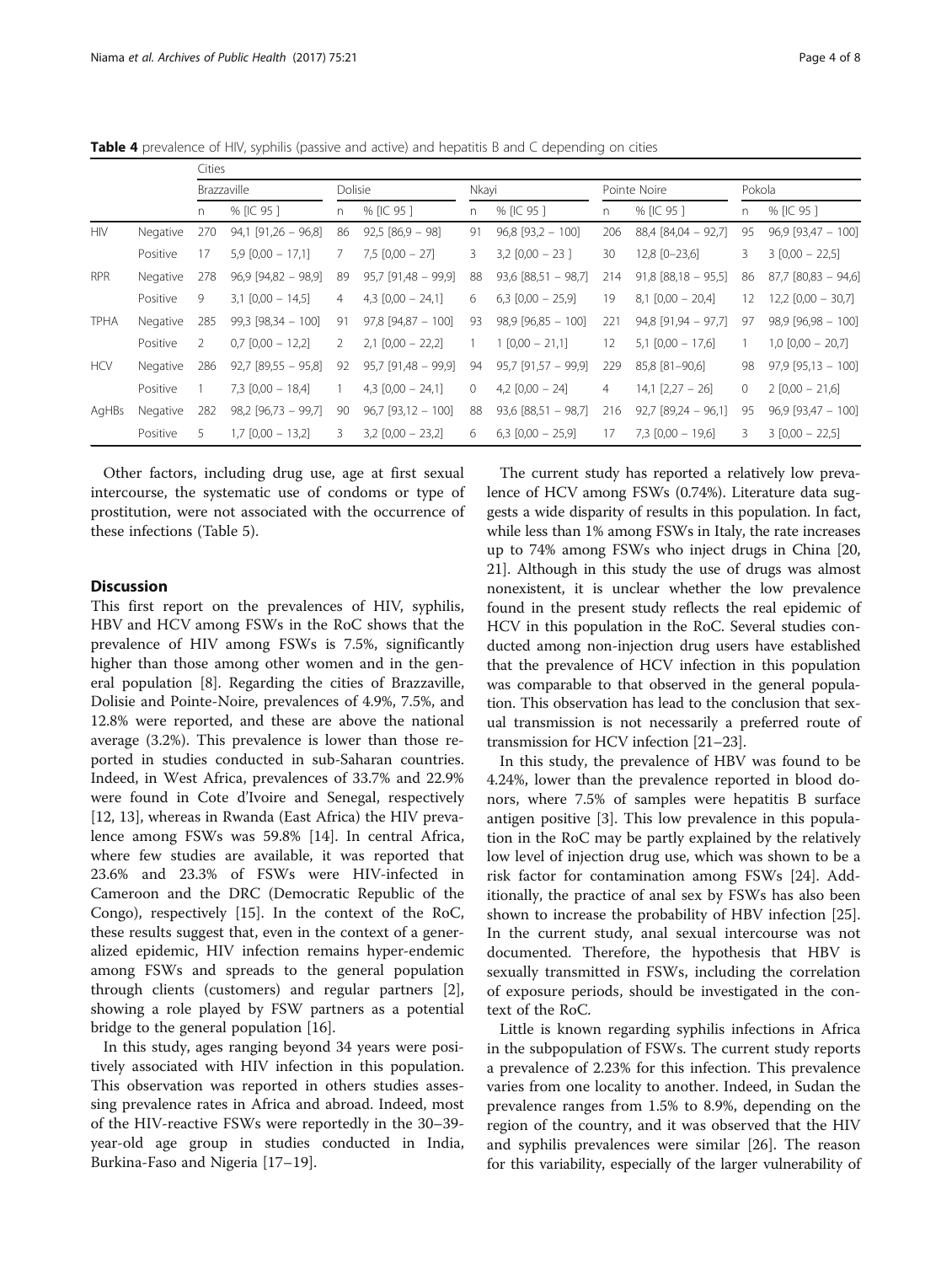| ׇ֖֖֚֚֚֚֚֬֝                      |
|---------------------------------|
|                                 |
|                                 |
|                                 |
|                                 |
|                                 |
|                                 |
|                                 |
|                                 |
| ١                               |
|                                 |
|                                 |
|                                 |
|                                 |
|                                 |
|                                 |
|                                 |
|                                 |
| こうせいせいこう こうこうりょう うらりつ こうりょう ひせこ |
|                                 |
|                                 |
|                                 |
| てんもく                            |
|                                 |
|                                 |
|                                 |
|                                 |
| j                               |
|                                 |
| こうへいしょ りょうこうりょう                 |
|                                 |
|                                 |
|                                 |
|                                 |
|                                 |
|                                 |
| Ì                               |
|                                 |
|                                 |
|                                 |
|                                 |
| I                               |
|                                 |
|                                 |
|                                 |
| ist - 1<br>1<br>1<br>1          |
|                                 |
| $\overline{a}$                  |
|                                 |
|                                 |
| ;<br>;<br>;                     |
|                                 |
|                                 |
|                                 |
| $\ddot{\phantom{a}}$            |
|                                 |
|                                 |
|                                 |
| j                               |
| j                               |
|                                 |
|                                 |
|                                 |
| I alule J<br>l<br>ŀ             |

<span id="page-4-0"></span>

|                          |                                   | Table 5 VIH, syphilis, hepatitis B and C infections associated with sociodemographic factors |                                                            |                                 |                                                                      |                                                   |                 |                                                                                        |                                           |                 |                                            |                           |                 |
|--------------------------|-----------------------------------|----------------------------------------------------------------------------------------------|------------------------------------------------------------|---------------------------------|----------------------------------------------------------------------|---------------------------------------------------|-----------------|----------------------------------------------------------------------------------------|-------------------------------------------|-----------------|--------------------------------------------|---------------------------|-----------------|
| $\geqq$                  |                                   |                                                                                              |                                                            |                                 | Syphilis                                                             |                                                   |                 | $\geq$                                                                                 |                                           |                 | Ğ                                          |                           |                 |
| Variables                | Z                                 | Reactive n (% [C])                                                                           | 95%)<br>COR (CI                                            | value<br>$\mathrel{\mathsf{a}}$ | Reactive n (% [C])                                                   | cOR (CI 95%)                                      | value<br>$\sim$ | n (% [Cl])<br>Reactive                                                                 | COR (CI 95%)                              | value<br>$\sim$ | n (% [Cl])<br>Reactive                     | cOR (CI 95%)              | value<br>$\sim$ |
| Cyties                   |                                   |                                                                                              |                                                            |                                 |                                                                      |                                                   |                 |                                                                                        |                                           |                 |                                            |                           |                 |
| Brazzaville              | 287                               | 17 (5,92% [0% - 17%])                                                                        |                                                            |                                 | $2 (0,7% 10% -$<br>12,2%]                                            |                                                   |                 | 5(1,7% [0%<br>13,2%                                                                    |                                           |                 | 1 (0,35% [0%<br>11,9%])                    |                           |                 |
| Dolisie                  | $\Im$                             | $7 (7,5\% [0\% - 27\%])$                                                                     | 3,7<br>$1,3$ [0,5 -                                        | 0,53                            | $\overline{\phantom{a}}$<br>2 (2,1% [0%<br>22,2%])                   | $6,9$ [0,8 - 62]                                  | 0,08            | $\mathsf{I}$<br>$3$ (3,2% [0% -<br>23,2%])                                             | $\, \cdot \,$<br>2,1 [0,46<br>9,3]        | 0,33            | $\mathbf{I}$<br>1 (1,08% [0% -<br>21,3%] ) | $\mathbb T$<br>6,88 [0,1] | 0,29            |
| Nkayi                    | 94                                | 3(3,19% [0%-23%])                                                                            | $0,6$ [0,16 - 2,2]                                         | 0,46                            | 1 (1,06% [0%<br>21,1%])                                              | 0,84 [0,05 –<br>$\begin{bmatrix} 3 \end{bmatrix}$ | 0,90            | $\,$ $\,$<br>6 (6,3% [0%<br>25,9%]                                                     | $\,$ I<br>3,4 [0,93<br>12,4               | 0,06            | $0(0% [0% - 0%] )$                         | $\circ$                   |                 |
| Pointe Noire             | 233                               | 30(12,8% [0%-23,6%])                                                                         | $3,7$<br>$\mathsf I$<br>1,8 [0,89 -                        | 0,09                            | 12 (5,1% [0% -<br>17,6%])                                            | $\mathsf I$<br>$14,2$ [2,13<br>94,4]              | 0,006           | 17 (7,3% [0% –<br>19,6%])                                                              | $\mathsf I$<br>6,6 [2,21<br>19,7]         | $0,0007$        | $4(1,7%$ [0% –<br>14,4%])                  | 28,22 [0,5 -<br>1365,9]   | 0,09            |
| Pokola                   | $\ensuremath{\mathcal{S}}\xspace$ | $3$ (3,06% [0% - 22,55%]                                                                     | $^{-2}$<br>0,5 [0,14                                       | 0,36                            | -1<br>1 (1,02% [0% -<br>20,7%])                                      | $2[0,1-1]$                                        | 0,59            | 3(3% [0%]<br>22,5%]                                                                    | $\mathsf I$<br>$\frac{1,9}{9,1}$ [0,42 -  | 0,38            | $0(0% [0% - 0%] )$                         | $\circ$                   |                 |
| Group age (years)        |                                   |                                                                                              |                                                            |                                 |                                                                      |                                                   |                 |                                                                                        |                                           |                 |                                            |                           |                 |
| $< 20$                   | 42                                | 6 (4,23% [0% - 20,32%]                                                                       |                                                            |                                 | 2 (1,41% [0% -<br>17,7%] )                                           |                                                   |                 | 9 (6,3% [0%-<br>22,2%])                                                                |                                           |                 | $\circ$                                    |                           |                 |
| $20 - 24$                | 200                               | $7(3,5\% [0\% - 17,11\%] )$                                                                  | 3,3]<br>$\overline{1}$<br>1 [0,31]                         | 0,978                           | п<br>4 (2% [0%<br>15,72%])                                           | $\,$ $\,$<br>$3,7$ [0,44 $-$<br>31,4              | 0,22            | $\mathsf I$<br>$\begin{array}{c} 8 \ (4\% \ [0\% \ -17,5\%] ) \end{array}$             | -1<br>$\frac{0.8}{2.3}$ [0,29 ·           | 0,72            | $1$ (0,5% [0% –<br>14,3%])                 | $\circ$                   |                 |
| $25 - 29$                | 180                               | 5 (2,78% [0% - 17,18%]                                                                       | $0,7$ [0,19 - 2,5]                                         | 0,58                            | $\mathsf I$<br>1 (0,56% [0%<br>15,1%])                               | $\mathsf I$<br>0,8 [0,05<br>12,4                  | 0,87            | 9 (5% [0%<br>19,2%                                                                     | $\mathsf I$<br>0,9 [0,32<br>2,5]          | 0,84            | $1 (0,5\% [0\% - 15,1\%]$                  | $\circ$                   |                 |
| $30 - 34$                | 109                               | $10(9,17\%$ [0% $- 27,07\%$ ]                                                                | $-7,6$<br>2,4 [0,8 -                                       | 0,11                            | 3 (2,75% [0%<br>21,2%])                                              | $4,2$ [0,46 - 38]                                 | 0,20            | $\overline{\phantom{a}}$<br>4 (3,6% [0%<br>22,1%])                                     | $\mathsf{I}$<br>0,62 [0,18<br>2,2]        | 0,46            | $\circ$                                    | $\circ$                   |                 |
| 35 et 39                 | $\approx$                         | 16 (20,51% [0% -<br>36,93%] )                                                                | $\begin{array}{l} 4,7 \ [1,57- \\[-4pt] 14,1] \end{array}$ | 0,00                            | 2 (2,56% [0% -<br>24,4%] )                                           | $\mathsf I$<br>2,8 [0,26<br>31,2                  | 0,39            | $\mathbb{I}$<br>1 (1,2% [0%<br>23,3%])                                                 | $\mathbb{I}$<br>$0,18$ $[0,02]$<br>$1,5]$ | $\overline{C}$  | $1(1,2\% [0\% - 23,3\%]$                   | $\circ$                   |                 |
| > 40                     | 96                                | $\mathbf{I}$<br>16 (16,67% [0% -<br>34,93%] )                                                | $\begin{array}{c} 3,8 & [1,28 \\ 11,3] \end{array}$        | 0,01                            | 6 (6,25% [0% -<br>25,6%])                                            | $\mathsf I$<br>$\frac{87}{723}$ [1,06 -           | 0,04            | $\mathbb{I}$<br>$\begin{array}{c} 3 \;\; (3,1\% \;\; [0\% \; - \; 22,8\%) \end{array}$ | $\mathbb T$<br>0,44 [0,1]<br>1,8]         | 0,26            | $3(3,1\% [0\% - 22,8\%] )$                 | $\circ$                   |                 |
| Age of first sexe        |                                   |                                                                                              |                                                            |                                 |                                                                      |                                                   |                 |                                                                                        |                                           |                 |                                            |                           |                 |
| $<$ 15 years             | 309                               | 20 (6,47% [0% - 16,95%]                                                                      |                                                            |                                 | 10 (3,2% [0% -<br>14,2%])                                            |                                                   |                 | 16 (5,1% [0% -<br>16%])                                                                |                                           |                 | 3 (0,97% [0%<br>12,07%])                   |                           |                 |
| $>15$ years              | 496                               | 40 (8,06% [0% – 16,12%]                                                                      | $-2$<br>1 [0,58]                                           | 0,80                            | $\begin{array}{c} 8(1{,}6\%~[0\% -10{,}3\%]) \end{array}$            | $0,4$ [0,14 - 1,1]                                | 0,07            | 18 (3,6% [0% –<br>12,2%])                                                              | 0,75 [0,36 -<br>$\overline{15}$           | 0,43            | $3(0,6\% [0\% - 9,3\%])$                   | 0,39 [0,06 -<br>2,42]     | 0,31            |
| Drug use                 |                                   |                                                                                              |                                                            |                                 |                                                                      |                                                   |                 |                                                                                        |                                           |                 |                                            |                           |                 |
| $\stackrel{\circ}{\geq}$ | 683                               | 51 (7,46% [0% - 14,26%]                                                                      |                                                            |                                 | 14 (2,05% [0%<br>9,4%])                                              |                                                   |                 | 27 (3,9% [0% -<br>11,3%])                                                              |                                           |                 | 4 (0,59% [0%<br>8,06%])                    |                           |                 |
| yes                      | 122                               | 9 (7,38% $[0\% - 24,45\%]$ )                                                                 | $1,1$ [0,49 –<br>2,77]                                     | 0,73                            | 4 (3,28% [0% -<br>20,7%] )                                           | $1,4$ [0,34 - 6,2]                                | 0,61            | Τ.<br>7 (5,7% [0% -<br>22,9%])                                                         | $1,5$ [0,55 –<br>4,3]                     | 0,40            | 2 (1,64% [0% –<br>19,2%] )                 | 6,7 [0,83 -<br>53,82]     | 0,07            |
| Unprotected sex          |                                   |                                                                                              |                                                            |                                 |                                                                      |                                                   |                 |                                                                                        |                                           |                 |                                            |                           |                 |
| $\stackrel{\circ}{\geq}$ | 364                               | J.<br>36 (9,89% [0,14%<br>19,64%])                                                           |                                                            |                                 | 10 (2,7% [0% -<br>12,8%] )                                           |                                                   |                 | 14 (3,8% [0% -<br>13,9%])                                                              |                                           |                 | 3 (0,82% [0% - 11%]                        |                           |                 |
| Yes                      | $rac{4}{4}$                       | $\frac{24}{1}$ (4,76% [0% - 13,87%]                                                          | $0,4$ [0,06 –<br>4,02]                                     | 0,49                            | $\begin{array}{l} 8 \ (1,8\% \ \text{[O\% - }\\ 11,0\%] \end{array}$ | $\circ$                                           |                 | 20 (4,5% [0% –<br>13,6%])                                                              | $0,87$ [0,1 - 7,8]                        | 0,89            | 3 (0,68% $[0\% - 9,9\%]$                   | $\circ$                   |                 |
| Condom use               |                                   |                                                                                              |                                                            |                                 |                                                                      |                                                   |                 |                                                                                        |                                           |                 |                                            |                           |                 |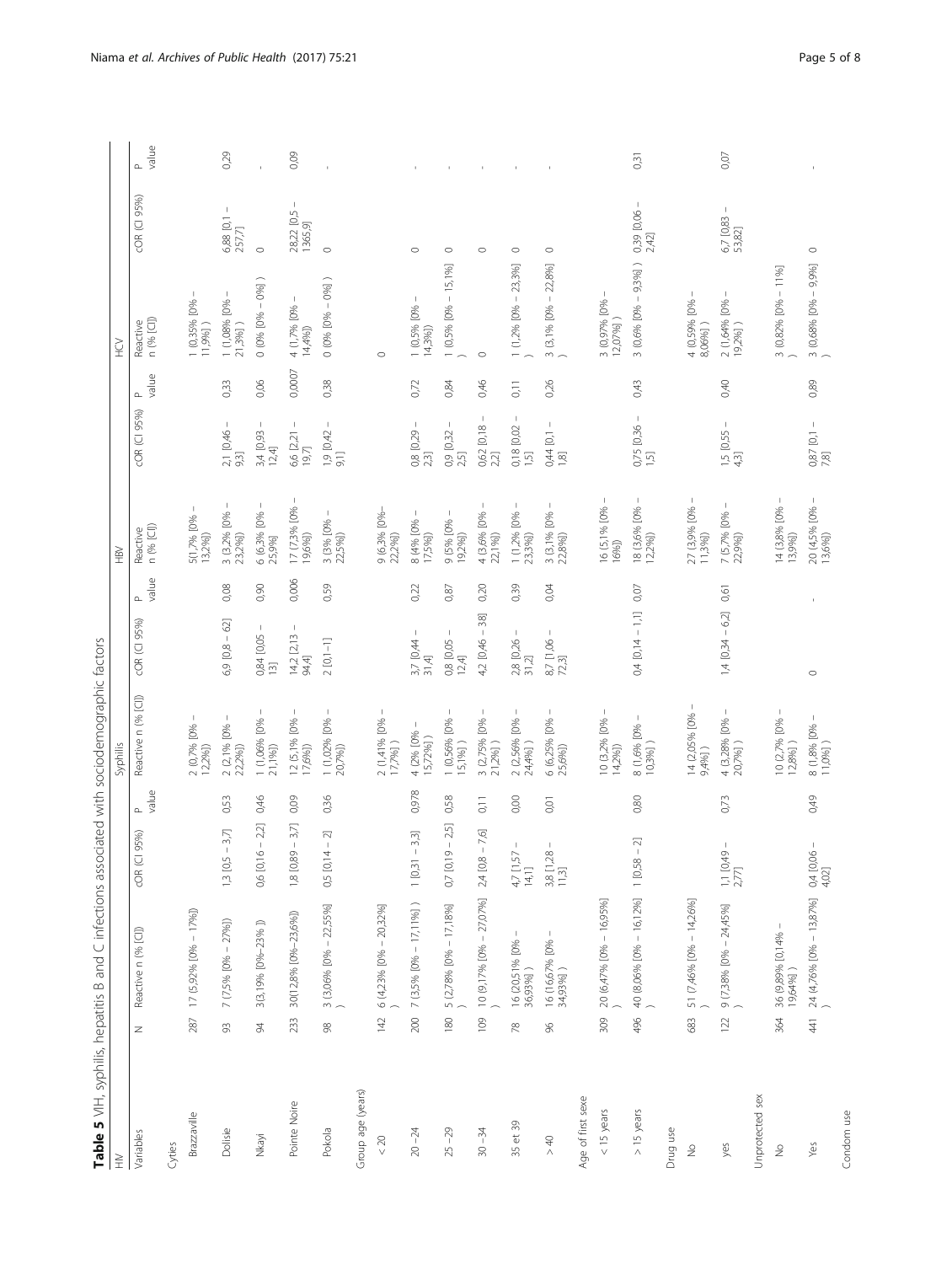| j                          |
|----------------------------|
| J<br>i                     |
| $\frac{1}{2}$              |
|                            |
|                            |
|                            |
| $\overline{\phantom{a}}$   |
| ر                          |
|                            |
|                            |
|                            |
|                            |
|                            |
|                            |
|                            |
|                            |
|                            |
|                            |
| ì<br>J                     |
|                            |
|                            |
| š                          |
|                            |
|                            |
| うりりり                       |
|                            |
|                            |
|                            |
| $\frac{1}{2}$              |
|                            |
|                            |
|                            |
| うりこう こうこう                  |
| í                          |
|                            |
|                            |
|                            |
|                            |
|                            |
|                            |
| .<br>.<br>.<br>.<br>.      |
|                            |
|                            |
|                            |
|                            |
|                            |
|                            |
|                            |
| $\overline{a}$             |
|                            |
| $\frac{1}{2}$              |
|                            |
|                            |
|                            |
| l                          |
| $\frac{1}{2}$              |
| I.                         |
|                            |
|                            |
| $\ddot{\phantom{a}}$<br>I  |
|                            |
|                            |
| ١                          |
|                            |
| :<br>İ                     |
|                            |
|                            |
| l                          |
|                            |
|                            |
| ī                          |
|                            |
| í                          |
| Ó                          |
|                            |
|                            |
| ${1 \over 2}$<br>ŕ<br>֚֚֚֬ |

| Never                |                | 46 4 (8,68% [0%-30,76%])                                        |                         |      | $0(0% [0% - 0%]$                        |                         |      | $1(2,1%$ [O% -<br>30,7%])                   |                                 |      |                                            |      |
|----------------------|----------------|-----------------------------------------------------------------|-------------------------|------|-----------------------------------------|-------------------------|------|---------------------------------------------|---------------------------------|------|--------------------------------------------|------|
| unconsistent         | 395            | 20 (5,06% $[0% -$<br>14,67%])                                   | $1,4$ [0,18 –<br>12,25] | 0,70 | 8 (2,03% [0% -<br>1,7%                  |                         |      | 19 (4,8% [0% -<br>14,4%                     | $1,9$ [0,24 -<br>15,9]          | 0,53 | 3 (0,76% [0% –<br>10,6%] )                 |      |
| Always               | 364            | 36 (9,89% [0,14% -<br>19,64%])                                  | $\circ$                 |      | $10(2,7%10% -$<br>$12,8%$ ]             |                         |      | 14 (3,8% [0% –<br>13,9%                     |                                 |      | $3 (0,82\% [0\% -$<br>11,05%])             |      |
| Injecting drug use   |                |                                                                 |                         |      |                                         |                         |      |                                             |                                 |      |                                            |      |
| $\frac{1}{2}$        |                | 778 55 (7,07% [0,3% –<br>13,84%])                               |                         |      | 16 (2,06% [0%-<br>9,01%])               |                         |      | 31 (3,9% [0% -<br>$10,8%$ ]                 |                                 |      | $6$ (0,7% [0% $-7,7%$ ]                    |      |
| Yes                  | 27             | 5 (18,51% [0%-43,7%])                                           | $0,5$ [0,07 –<br>3,49]  | 0,49 | $2 (7,41\%$ [0% –<br>43,7%])            | $0,7$ [0,06 -<br>9,71]  | 0,83 | $\frac{3 (11,1\% [0\% - 46,6\%])}{46,6\%]}$ | $0,9$ [0,14 -<br>6,9]           | 0,99 | $0 (0% [0% - 0%] )$                        |      |
| Type of prostitution |                |                                                                 |                         |      |                                         |                         |      |                                             |                                 |      |                                            |      |
| Home-based sex-work  |                | 255 22 (8,63% [0% - 20,36%]                                     |                         |      | 6 (2,35% [0% -<br>$14,4%$ ]             |                         |      | $1 (4,3% 10% -$<br>16,3%                    |                                 |      | 3 (1,1% $[0% - 13,3%]$                     |      |
| work                 |                | Establishment-based sex-469 26 (5,54% [0% - 14,34%] 0.9 [0,41 - | 2,39]                   | 0,97 | $10(2,1\%$ [0% -<br>$11%$ $\frac{1}{2}$ | 0,1 [0,01 -<br>0,91]    | 0,04 | 20 (4,2% [0% -<br>13,1%])                   | $0,3$ [0,09 $-$<br>$\left[$ .3] | 0,12 | $2(0,4\% [0\% - 9,4\%] )$ 0,03 [0-1,3]     | 0,06 |
| Mixed                | 63             | 8 (12,69% [0% - 31,63%] 1,3 [0,44 -                             | 4,13]                   | 0,59 |                                         |                         |      | $0.006$ $[0% - 0%]$                         |                                 |      | 1 (1,6% $[0% - 26,0%]$ 2,84 $[0,2 - 40,7]$ | 0,44 |
| Dont now             | $\frac{8}{18}$ | $4(22,22\% [0\% - 62,96\%] 10 [1,9]$                            | 52,73]                  |      | $2(11,1%10% -$<br>54,6%]                | $5,2$ [0,36 –<br>76,93] |      | 3 (16,6% [0% -<br>58,8%])                   | $1,9$ [0,25 -<br>15,8]          |      |                                            |      |
|                      |                |                                                                 |                         |      |                                         |                         |      |                                             |                                 |      |                                            |      |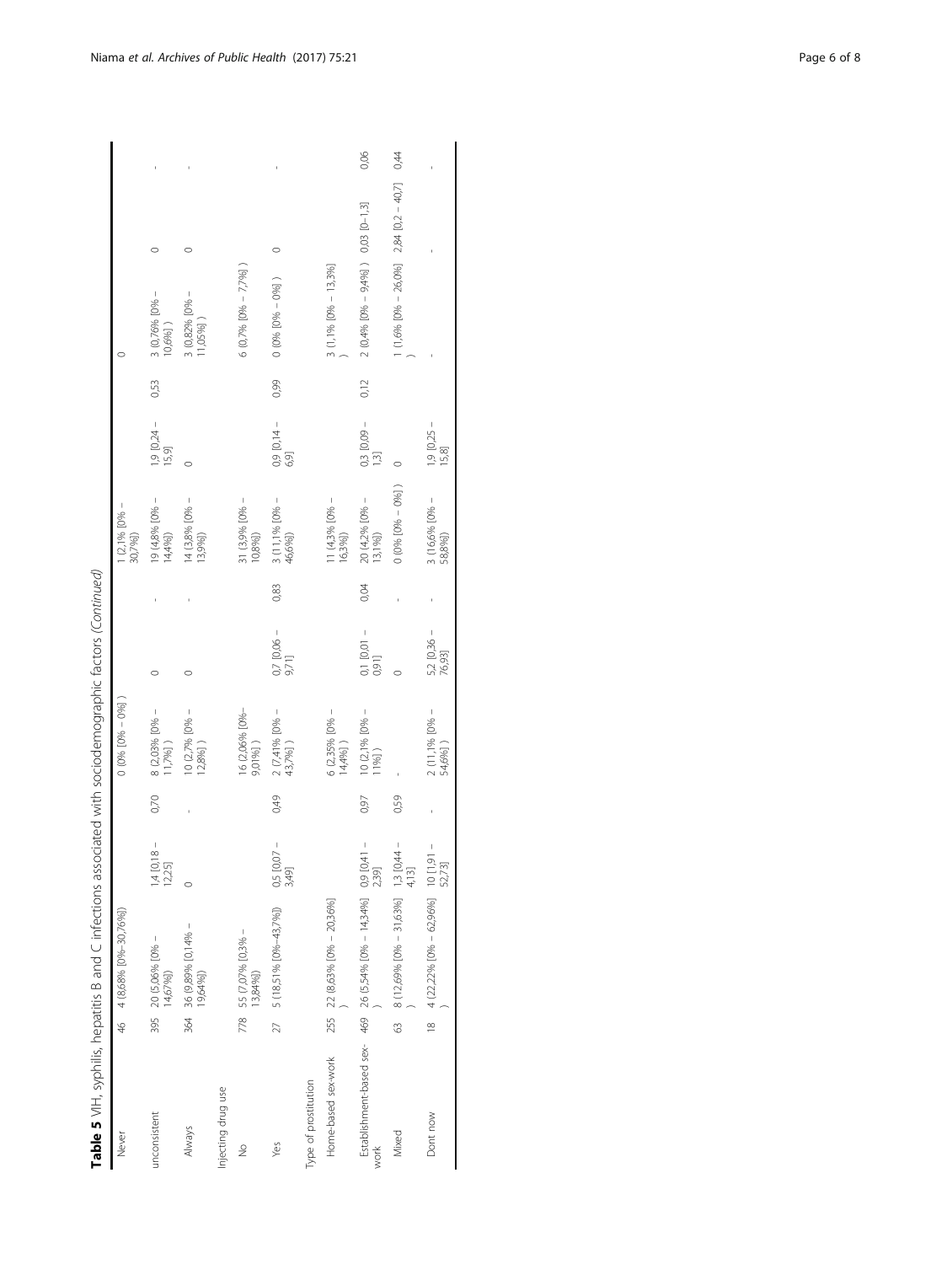<span id="page-6-0"></span>FSWs living in the city of Pointe-Noire compared with other localities, remains unexplained. However, Pointe-Noire is a port city with significant economic activity, and has a significant epidemiological situation, as suggested by the data from FSWs in this study as well as data reported for other subgroups of the population (2009 Esic inquiry, investigation of HIV in pregnant women, 2012). The reasons for this feature are still unknown.

In this study, FSWs living in the city of Pointe-Noire were highly infected with HIV and hepatitis B virus in comparison with those living in Brazzaville. The reason for this difference is unknown.

# Limitations of the study

Certain limitations were noted in this study. The crosssectional study design based on the respondent-driven sampling method, which is not necessarily representative of the FSW population, may be the origin of certain deficiencies, in particular as related to data concerning risk behaviors obtained on the basis of a questionnaire as this information is inherently difficult to verify. The existence of certain eligibility criteria may reduce the generalization of these data to all FSWs in the RoC. Additionally, the use of serological tests can introduce the possibility of false test results. For example, these tests cannot detect very recent infections, thus reducing their sensitivity, despite their sensitivity and specificity generally above 90% [\[27](#page-7-0), [28\]](#page-7-0).

# Conclusion

Despite HIV prevention programs being implemented that focus on them, FSWs remain a very high risk group and an important contributor to population-level HIV transmission in the RoC. This study was the first one assessing HIV, syphilis, HBV and HCV prevalences among FSWs. There is therefore an urgent need to put in place a second-generation STD surveillance system that can help document incremental outcomes and the impact of interventions for this specific population.

#### Abbreviations

FSW: Female Sex Workers; HBV: Hepatitis B virus; HCV: Hepatitis C virus; HIV: Human Immunodeficiency Virus.; RoC: Republic of Congo

### Acknowledgments

The authors acknowledge the following groups and individuals for their contributions to this study: the FSWs, the health Directors of regions covered by the study, members of the national ethics committee, the team leader of the Project for Fighting AIDS and for Health in the Word Bank country Office, and the Director of the National Center for Blood Transfusion.

#### Funding

The study was supported by the Project for Fighting AIDS and for Health and co-sponsored by the RoC Government and the World Bank.

#### Availability of data and materials

The data generated and analyzed in this study are not publicly available for ethical reasons. However, they may be available from the corresponding author upon request.

#### Authors' contributions

FRN, DL, FFM, ESBK, FKM and YI conceived and designed the study, organized the data collection and finalized the manuscript. LBNC, EMK, IL and PIM performed HIV, HBV, HCV and syphilis testing. DLR, ASPDB, AL and FM participated in the design of the study; RFN and FFM drafted the manuscript, KSC and EBMK reviewed the final draft of the manuscript; MFP and HJP coordinated the study. All authors read and approved the final manuscript.

#### Competing interests

The authors declare that they have no competing interests.

# Consent for publication

Not Applicable. This is an anonymous and uncorrelated study and does not include individual identifying information.

#### Ethics approval and consent to participate

The study protocol was revised and approved by the Comité d'Ethique de Recherche en Sciences de la Santé (CERSSA) from the Ministère de la Recherche scientifique et de l'Inovation Technologique (04/DGRST/CERSSA). The signed informed consent forms were obtained from FSWs after receiving explanations regarding the study in French and in both national languages (Lingala and Mutukutuba). FSWs who did not give their approved consent were not included in the study, although they were invited to participate in the workshop.

#### Publisher's Note

Springer Nature remains neutral with regard to jurisdictional claims in published maps and institutional affiliations.

#### Author details

<sup>1</sup> Laboratoire National de Santé Publique (LNSP), Unité de Biologie Moléculaire, avenue du Général De Gaulle BP: 120, Brazzaville, République du Congo. <sup>2</sup>Faculté des Sciences de la Santé, Université Marien Ngouabi, Brazzaville, République du Congo. <sup>3</sup>Secretariat Exécutif Permanent (SEP) du Conseil National de Lutte Contre le Sida: 2.459, Brazzaville, Congo. <sup>4</sup>Médecins d'Afrique, NGO, PO Box: 45, Brazzaville, Congo.

#### Received: 29 November 2016 Accepted: 20 March 2017 Published online: 08 May 2017

#### References

- 1. UNAIDS. Global report: UNAIDS report on the global Aids epidemic | 2012. Geneva: 2012. [http://www.unaids.org/sites/default/files/media\\_asset/](http://www.unaids.org/sites/default/files/media_asset/20121120_UNAIDS_Global_Report_2012_with_annexes_en_1.pdf) [20121120\\_UNAIDS\\_Global\\_Report\\_2012\\_with\\_annexes\\_en\\_1.pdf.](http://www.unaids.org/sites/default/files/media_asset/20121120_UNAIDS_Global_Report_2012_with_annexes_en_1.pdf)
- 2. Minichiello V, Rahman S, Hussain R. Epidemiology of sexually transmitted infections in global indigenous populations: data availability and gaps. Int J STD AIDS. 2013;24(10):759–68.
- 3. Angounda BM, Bokilo Dzia A, Niama FR, Ahombo G, Boumba LMA, Moukassa D, Ennaji MM, Ibara J-R. Seroprevalence of markers and Risk factors of Hepatitis B Virus among blood donors in Brazzaville, Congo. Int J Innov and Sc Res. 2015;20(1):171–9.
- 4. World Health Organization. Sexually Transmitted Infections (STIs): The Importance of a Renewed Commitment to STI Prevention and Control in Achieving Global Sexual and Reproductive Health. Geneva: World Health Organization; 2013. Available from: [http://www.who.int/reproductivehealth/](http://www.who.int/reproductivehealth/publications/rtis/stisestimates/en/index.html) [publications/rtis/stisestimates/en/index.html](http://www.who.int/reproductivehealth/publications/rtis/stisestimates/en/index.html). Accessed 20 Aug 2015.
- 5. Dupin N1. Sexually transmitted infections in France in 2009. Rev Prat. 2010; 60(4):520–5.
- 6. Han L, Zhou C, Li Z, Poon AN, Rou K, Fuller S, Li Y, Shen L, Kang D, Huang L, Liao M, Fu X, Shepard C, Wu Z, Bulterys M. Differences in risk behaviours and HIV/STI prevalence between low-fee and medium-fee female sex workers in three provinces in China. Sex Transm Infect. 2016;92(4):309–15.
- 7. Kinoshita-Moleka R, Smith JS, Atibu J, Tshefu A, Hemingway-Foday J, Hobbs M, Bartz J, Koch MA, Rimoin AW, Ryder RW. Low prevalence of HIV and other selected sexually transmitted infections in 2004 in pregnant women from Kinshasa, the Democratic Republic of the Congo. Epidemiol Infect. 2008;136(9):1290–6. Epub 2007 Nov 21.
- 8. CNLS Congo-Brazzaville. Cadre Stratégique National de Lutte contre le VIH/ Sida 2009–2013. Available at: [http://webcache.googleusercontent.com/](http://webcache.googleusercontent.com/search?q=cache:UnxOtv1-5Q0J:hivhealthclearinghouse.unesco.org/library/documents/cadre-strategique-national-de-lutte-contre-le-vihsida-et-les-ist-2009-2013+&cd=2&hl=fr&ct=clnk&gl=cg) [search?q=cache:UnxOtv1-5Q0J:hivhealthclearinghouse.unesco.org/library/](http://webcache.googleusercontent.com/search?q=cache:UnxOtv1-5Q0J:hivhealthclearinghouse.unesco.org/library/documents/cadre-strategique-national-de-lutte-contre-le-vihsida-et-les-ist-2009-2013+&cd=2&hl=fr&ct=clnk&gl=cg)